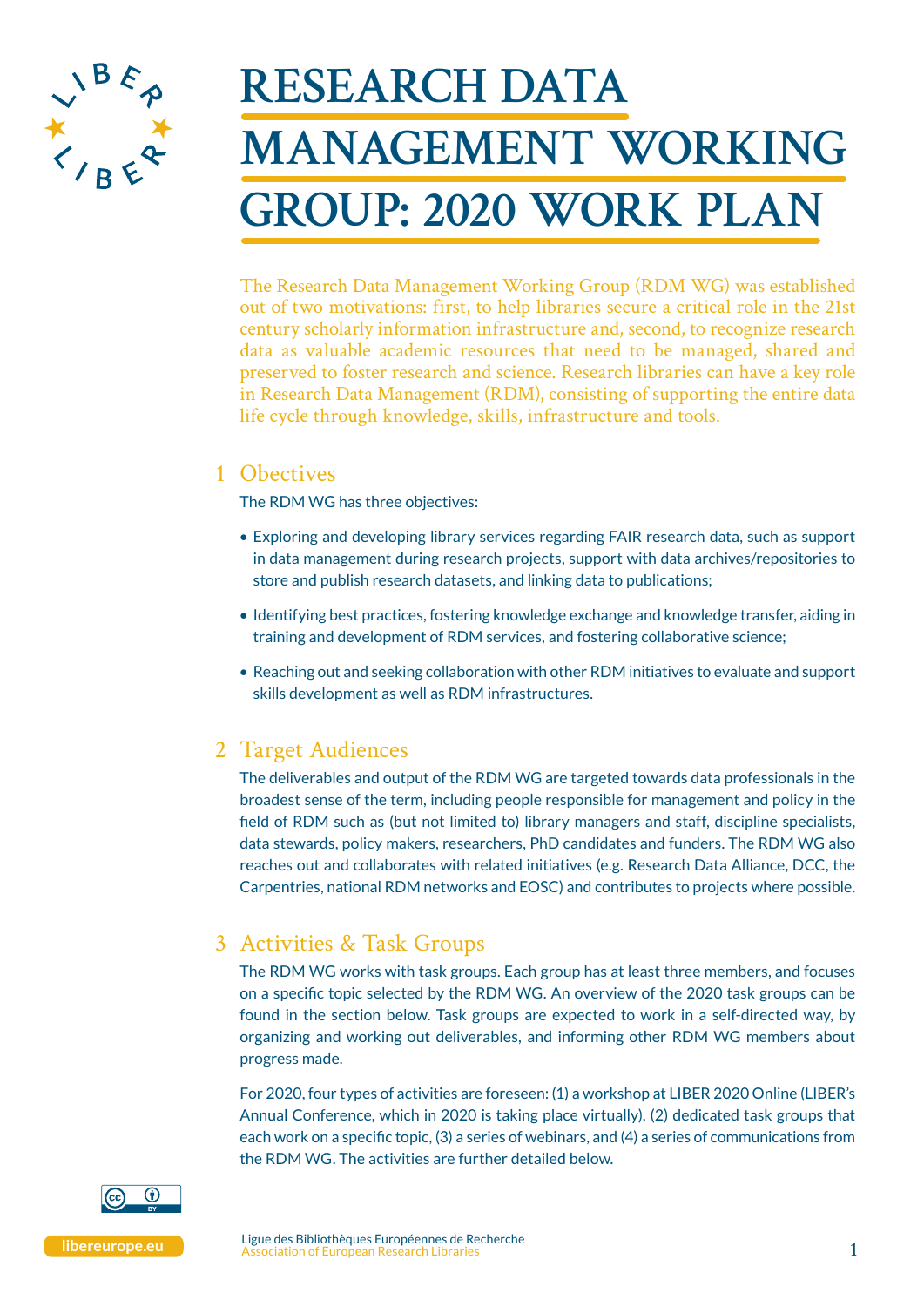

#### **3.1 Workshop at LIBER 2020 Online:**

**Description:** In 2012, LIBER published **[10 recommendations for libraries to get started](https://libereurope.eu/wp-content/uploads/The%20research%20data%20group%202012%20v7%20final.pdf)  [with RDM](https://libereurope.eu/wp-content/uploads/The%20research%20data%20group%202012%20v7%20final.pdf)**. Since then, libraries have become increasingly involved with RDM. Despite this, many challenges persist such as the need to tackle RDM strategically, and the need to develop adequate RDM services. A defining feature of the current situation is the need for clarification of the role of the library and library professionals in solving RDM challenges. This is the focus of the workshop, titled *Hot RDM topics: Challenges and Roles for Library Professionals*.

For 2020, the RDM WG has prioritized eight hot RDM topics that require further guidance and articulation from the library perspective: data stewardship, FAIR data, data curation, data rights, DMP reviews, RDM training, implementing RDM policies, and engaging researchers. During the workshops, brief pitches will be held for the hot topics, articulating the challenges and how libraries can move forward in these areas.

Library data professionals, both newcomers and experts, are invited to join as we discuss and review the topics, and look more generally at how to ensure a strong and enduring role for research libraries in the field of RDM.

**Timeline:** Planning will begin in January. The workshop will be held the third week of June.

#### **3.2 Task Groups**

Eight task groups will cover RDM topics in 2020. Each topic links to LIBER's 2018-2022 Strategy and has been selected based on a December 2019 survey of RDM WG members.

| <b>TASK GROUP</b>                                  | <b>DELIVERABLES</b>                                                                                                                                                                                                                                                                |
|----------------------------------------------------|------------------------------------------------------------------------------------------------------------------------------------------------------------------------------------------------------------------------------------------------------------------------------------|
| Data rights, data protection<br>and the GDPR       | • Identify tensions, for instance regarding publishing research data<br>· Identify different roles of library staff in data rights/GDPR,<br>including how library staff can help researchers with creating<br>legal/GDPR proof research datasets for publication                   |
| Professionalizing data<br>stewardship in libraries | • Library professionals job descriptions<br>• Outline of responsibilities and tasks<br>• Implementation strategies for libraries to improve staff skills                                                                                                                           |
| <b>FAIR</b> factsheet                              | • Updating the 2017 FAIR Data Factsheet                                                                                                                                                                                                                                            |
| Data curation                                      | • Identify main aspects of data curation and recommend how to<br>integrate these aspects into library training<br>• Identify different roles of library staff in data curation, including<br>how library staff can help researchers with creating FAIR datasets<br>for publication |
| Engaging researchers in<br><b>RDM</b>              | · Identify good practices and main challenges<br>· Based on those, create a framework for different ways of engag-<br>ing researchers. Focus on libraries with little RDM experience.                                                                                              |
| <b>RDM</b> training                                | • List of what works (and doesn't work) in training<br>• Structured list of curriculum topics for training of researchers by<br>librarians, and of train-the-trainer initiatives                                                                                                   |
| <b>Implementing RDM</b><br>policies                | • Identify main aspects of implementing RDM policies<br>• Identify different roles of library staff in implementing policies                                                                                                                                                       |
| DMP catalogue                                      | • Add content to the DMP catalogue                                                                                                                                                                                                                                                 |